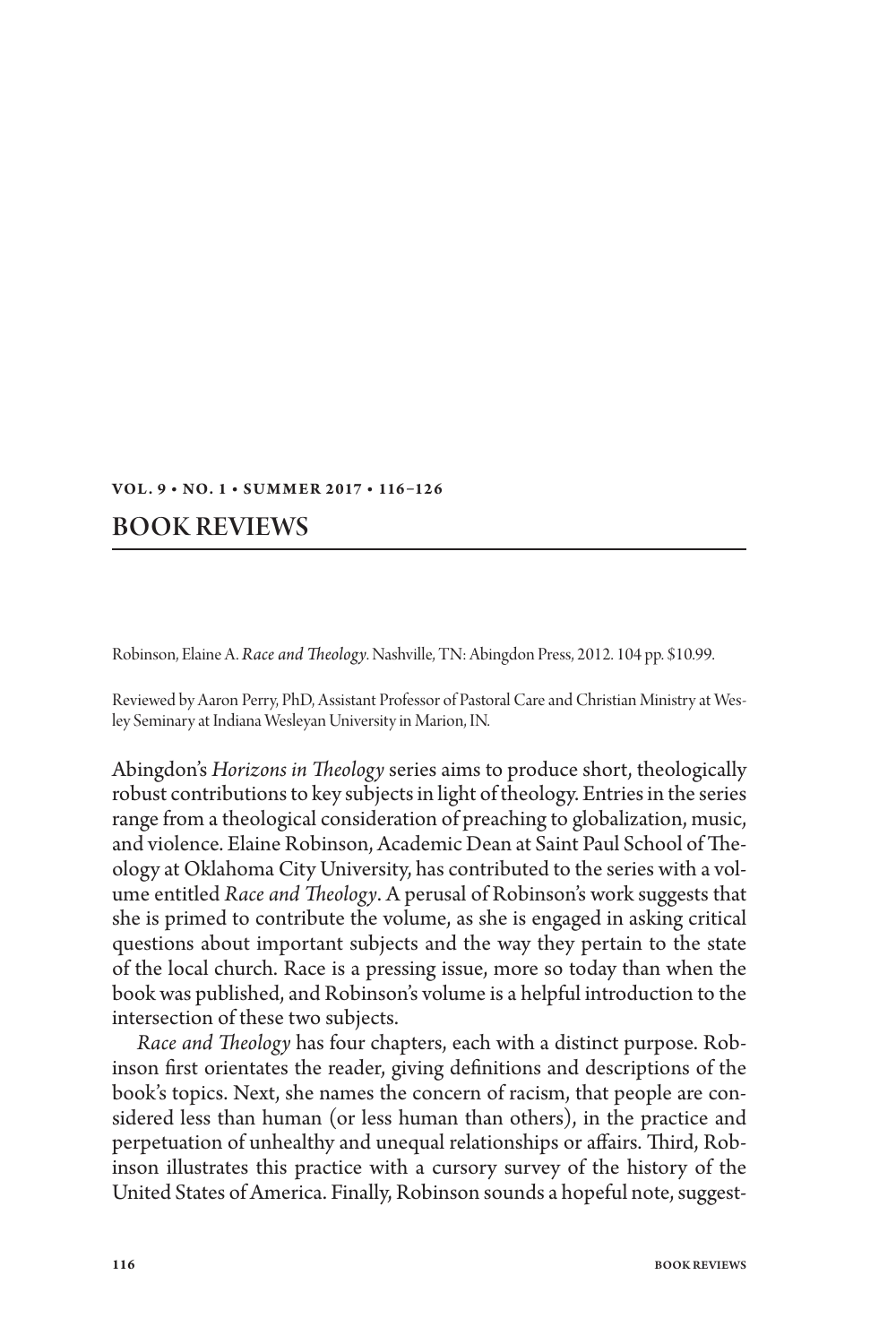ing changes and a kind of reformation of theological consideration of race that includes being conscious of the issue, performing theology in the prophetic tradition in light of this consciousness, and making practical changes in our practical theology, including worship and music.

Let's examine these four chapters in slightly more detail. Robinson begins by naming racism as a valuation of the other person in light of superficialities, such as skin color, eye shape, clothing, or hair texture (16). The practice is not limited to individual expressions of value, but it also includes systemic injustices that are perpetuated because of explicit racisms and racist privileges of the past (21). The effects of such racism can be found in economics, religion, and politics, or, as the foreword says so remarkably, racism is seen when certain races are "poorer and hungrier" than others (4). The foundations of these practices emerge from an impoverished or misguided theological anthropology. Robinson utilizes the black theology of James Cone to affirm that a theological anthropology proffered by the powerful will not resonate with those without power, so long as injustices persist (30). Instead, Robinson suggests, in light of Latino/a theology, that theological anthropologies must be developed in concrete existence, where God is encountered. While other cultures might not require that race become part of the language of theological anthropology, the concrete life and history of the United States of America requires its presence. Race is an integral part to being human in the American context, if God is to be found and understood in our concrete existences. With this in mind, Robinson accesses womanist, liberation, mujerista, and Native American theologies of being a person (30–42). Robinson does not find therein a center, but a valuation of the human person through engaging the history and lived experience of various people. The failure of white theology, in Robinson's view, is that persons have not been considered racially; indeed, the white race may be seen as the representative race or as not a race (22). As a result, churches have not always been places of affirming the value of the human person in light of race, but have perpetuated injustices, not always raising questions and criticisms from the other's point of view and the other's experience. In chapter four, Robinson offers suggestions to combat the current state of affairs. One suggestion is that we must become aware and appreciative of various cultures. We must become black, red, and yellow with God. This is not to propose race as an "ontological condition," but as an appreciation of the goodness and grace of God in various locales, among various peoples (87). The gospel of Jesus Christ is the foundation of this varied appreciation. It alone is the impetus, and theology alone is the foundation for this fresh consideration.

Readers seeking a quick introduction to relevant vantage points and helpful discussions will appreciate Robinson's concision in *Race and Theology.* Practitioners and theological educators of evangelism will find key issues presented in accessible ways, with passion but appropriate gentleness